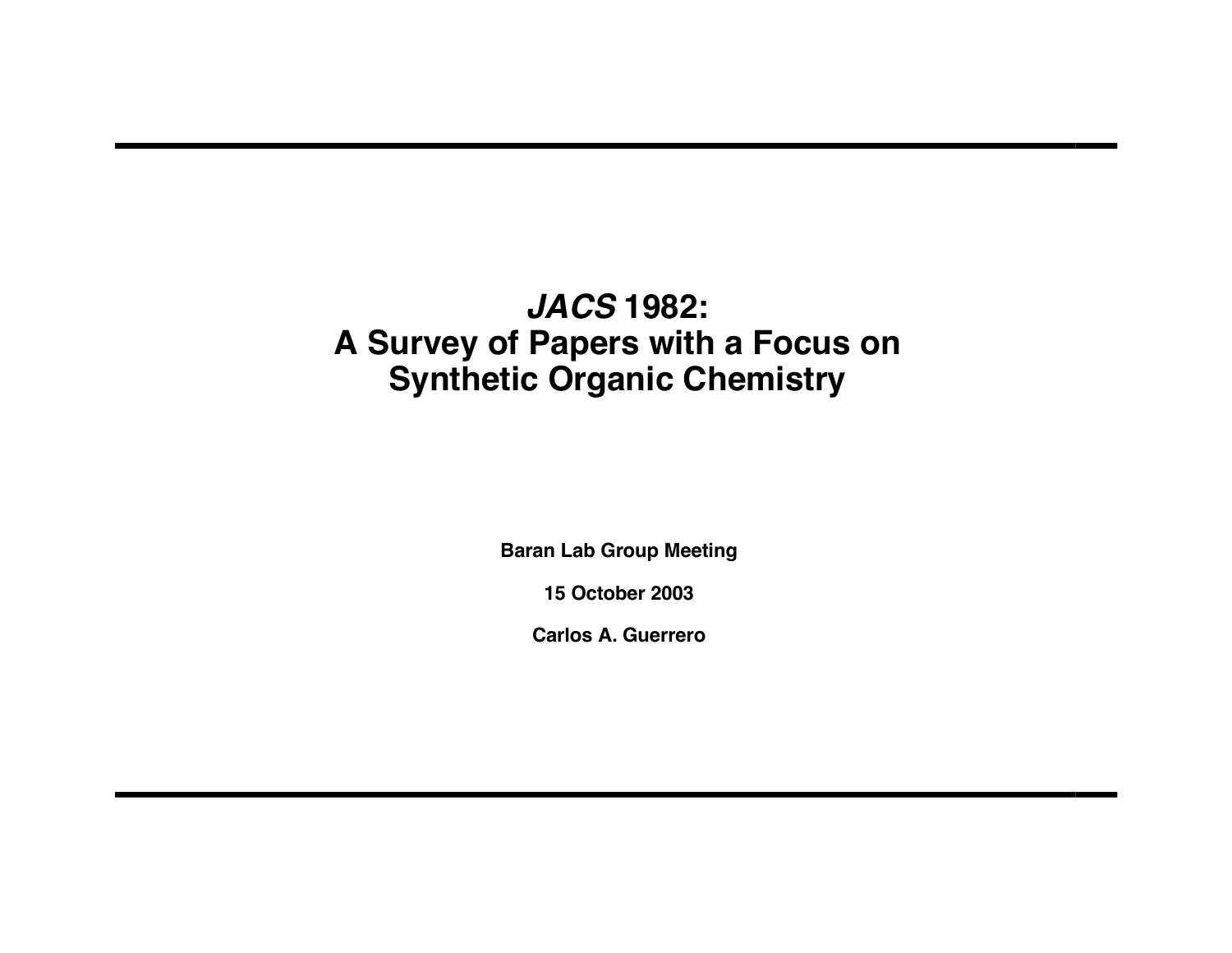

By 1982, the [3 + 2] cycloaddition of alkenes and nitrile N-oxides was well known. However, this chemistry had never been **applied to the synthesis of** b**-hydroxy ketones.**

The major obstacle to implementing this reaction as an aldol equivalent is over-reduction to give the  $\beta$ -amino alcohol.

Curran found that catalytic Rany nickel under an H<sub>2</sub> atmosphere and addition of a buffer cleanly give imino alcohols that readily hydrolyze to give the desired compounds. Syn and anti ratios are never a problem because 1) the cycloaddition is **syn and 2) the alkene geometry is fixed.**

**D. P. Curran. 4024.**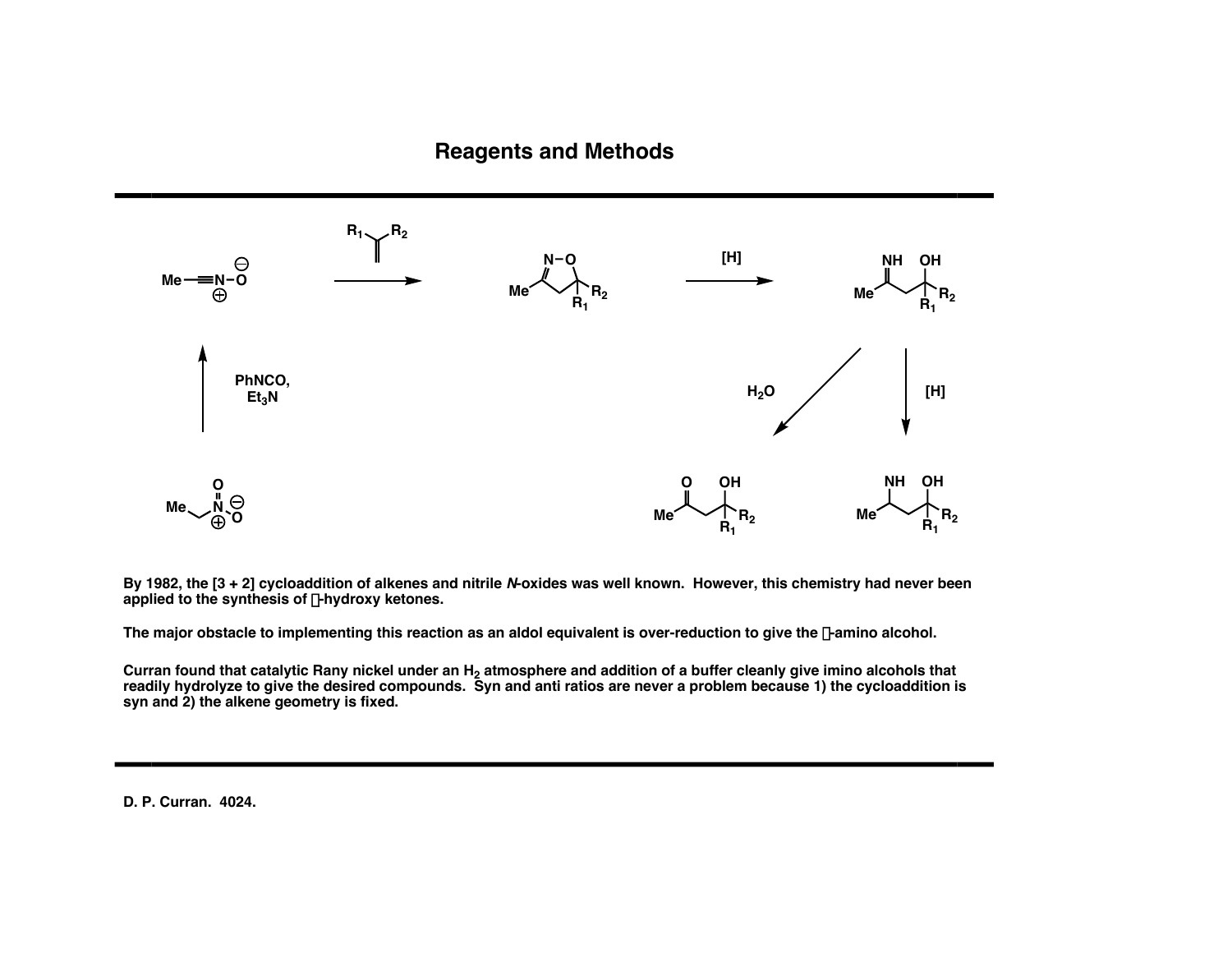**Me2AlCl mediated heteroene reactions of aldehydes and alkenes:**



**The reaction of methylenecyclohexane with certain aldehydes demonstrates the utility of this reaction:**



The moderate to high yields obtained highlight the mild nature of this transformation. Other protic or Lewis acids usually **isomerize the alkene.**

1, 1-disubstituted alkenes are most reactive. Ene reactions with tri- and tetrasubstituted alkenes also occur readily, but due to their slower rates, two competing reactions may take place. The first, methyl addition to the aldehyde, occurs with hindered and aromatic aldehydes. The second, aldol reaction, occurs with some aliphatic aldehydes. Alkenes which would **give a secondary carbocation do not react with aldehydes other than formaldehyde.**

**B. B. Snider, D. J. Rodini, T. C. Kirk, R. Cordova. 555.**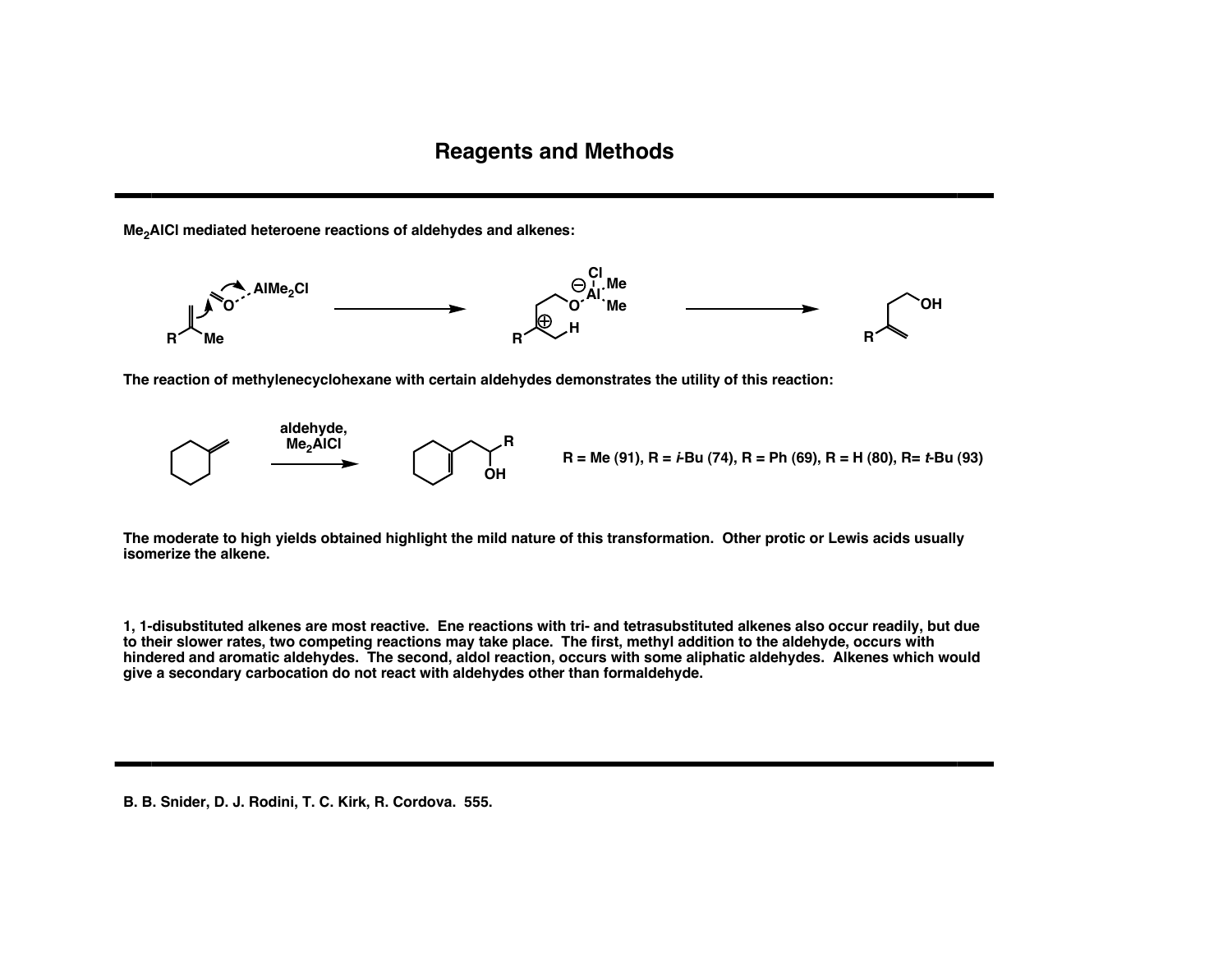The Evans asymmetric alkylation reaction was discovered in 1980. The focus of his paper in 1982 was transformations of the **imides that resulted after the reaction.**



**D. A. Evans, M. D. Ennis, D. J. Mathre. 1737.**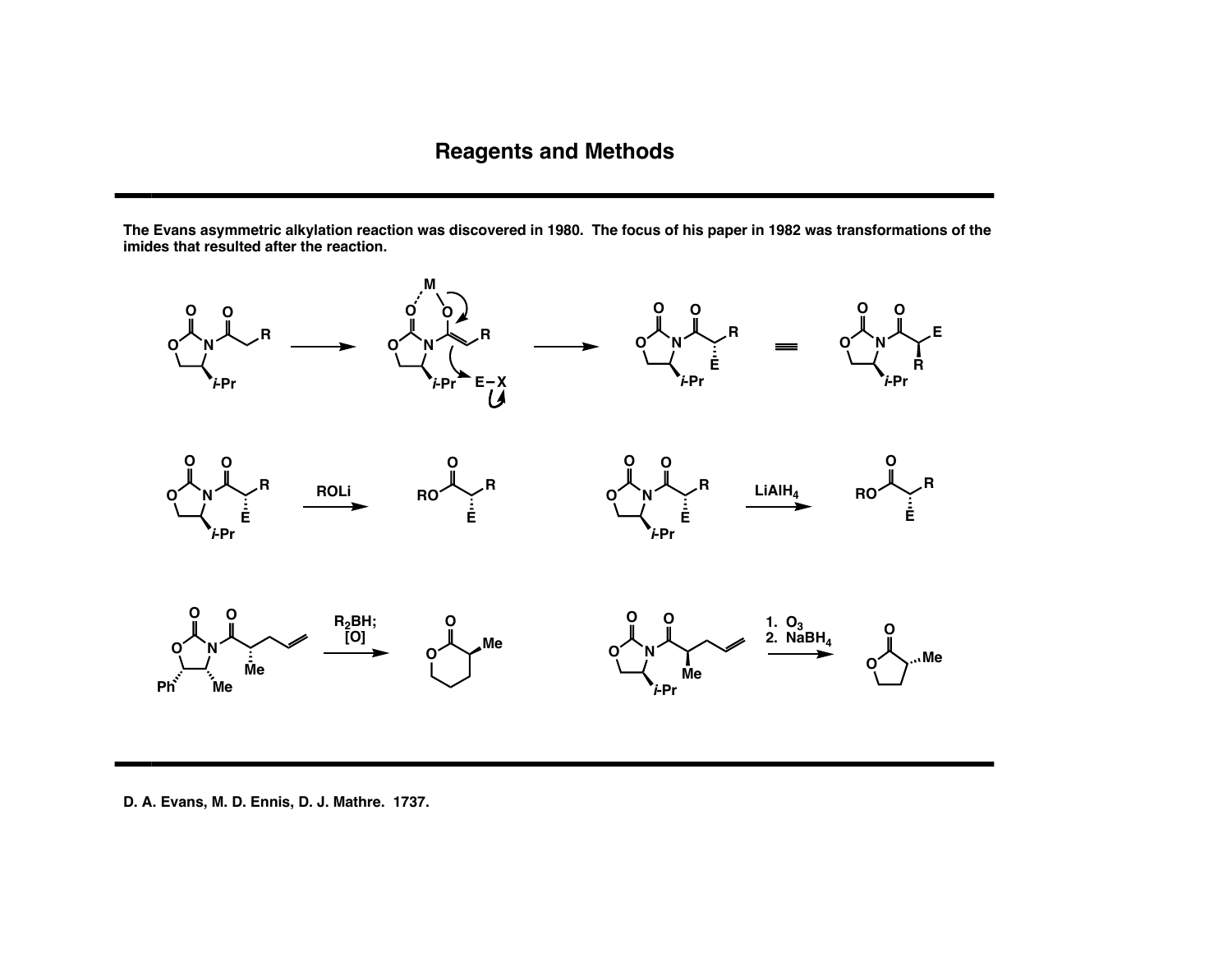**Davis oxaziridines: reagents that serve as chiral sources of electrophilic oxygen:**



**The oxaziridines are made in the following way:**



ee's for sulfide oxidations are modest (maximum of 46%). However, the reagents have been applied to asymmetric hydroxylation of enolates. In the case of a chiral enolate (Evans imide), the R group does not need to be chiral.

**F. A. Davis, R. H. Jenkins Jr., S. B. Awad, O. D. Stringer, W. H. Watson, J. Galloy. 5412.**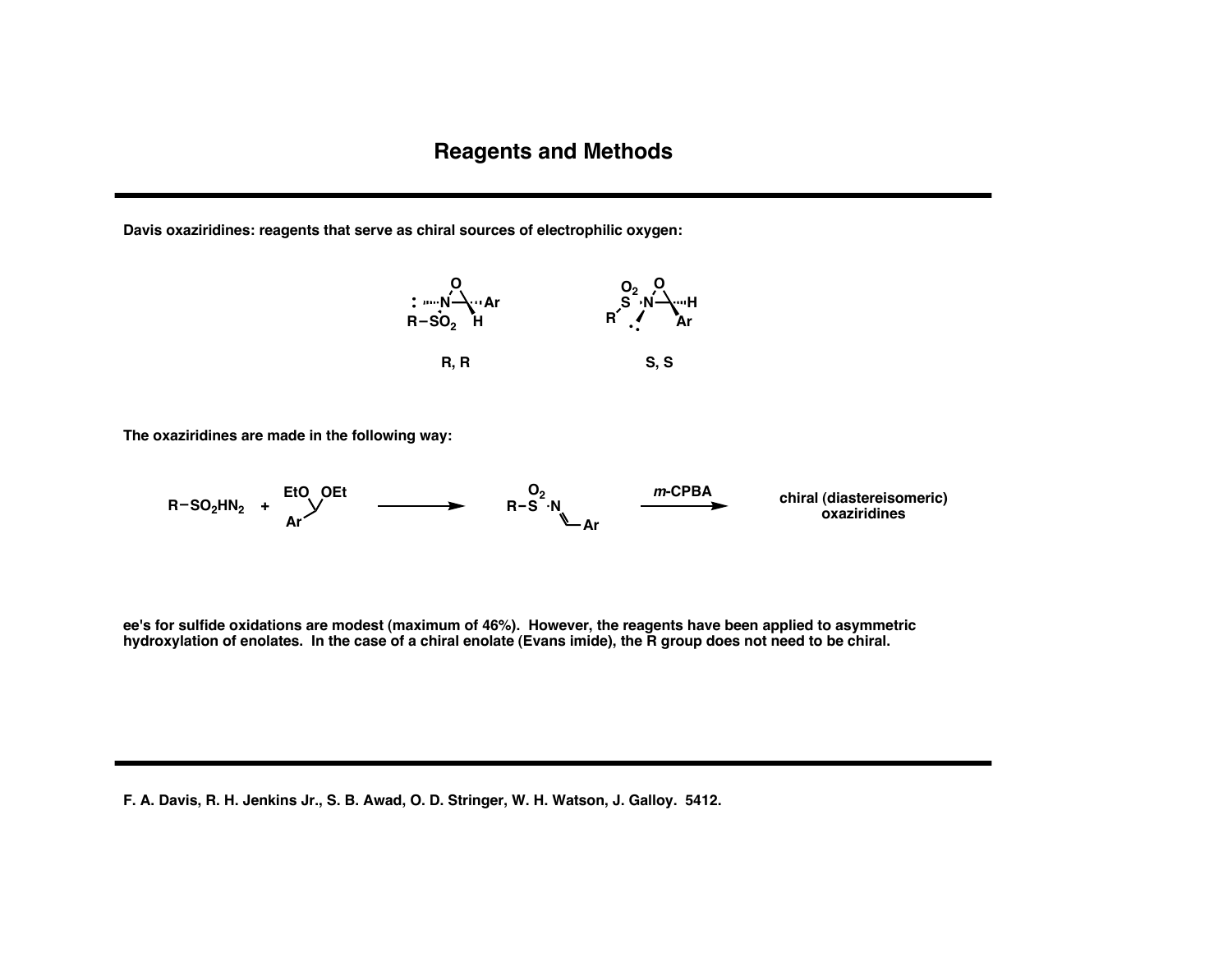a**-Lithiomethylenetriphenylphosphorane, a Highly Reactive Ylide Equivalent**



The reagent is generated by treating methyltriphenylphosphonium bromide with 2 eq. of s-BuLi or by treating methylene**triphenylphosphorane with 1 eq. <sup>t</sup>-BuLi.**

**Reactivity:**



**E. J. Corey, J. Kang. 4293.**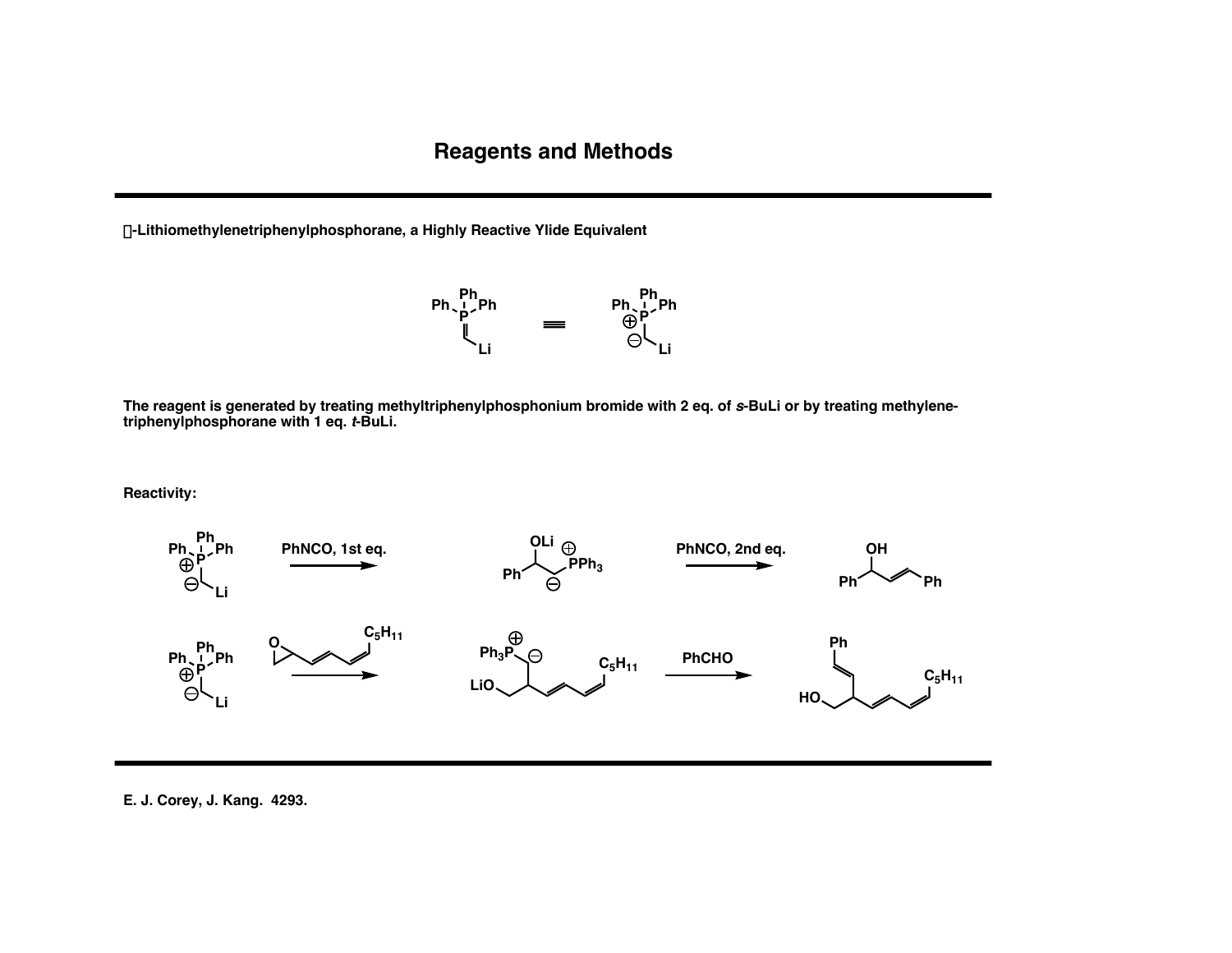## **Structure Determinations**

**Vancomyin:**



**C. M. Harris, T. M. Harris. 4293.**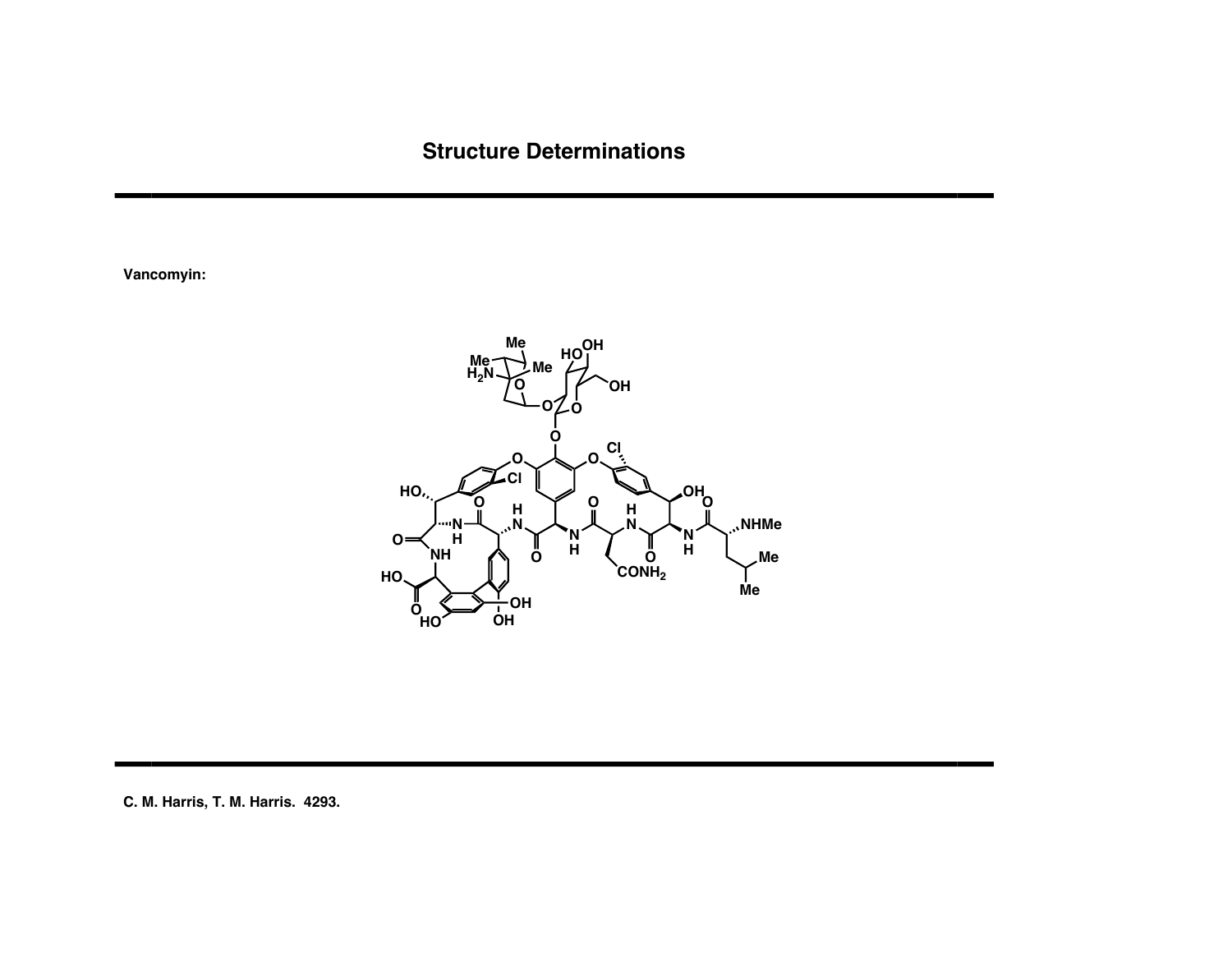## **Structure Determinations**



#### **Y. Kishi, D. Uemura, Y. Hirata, et al. 7369.**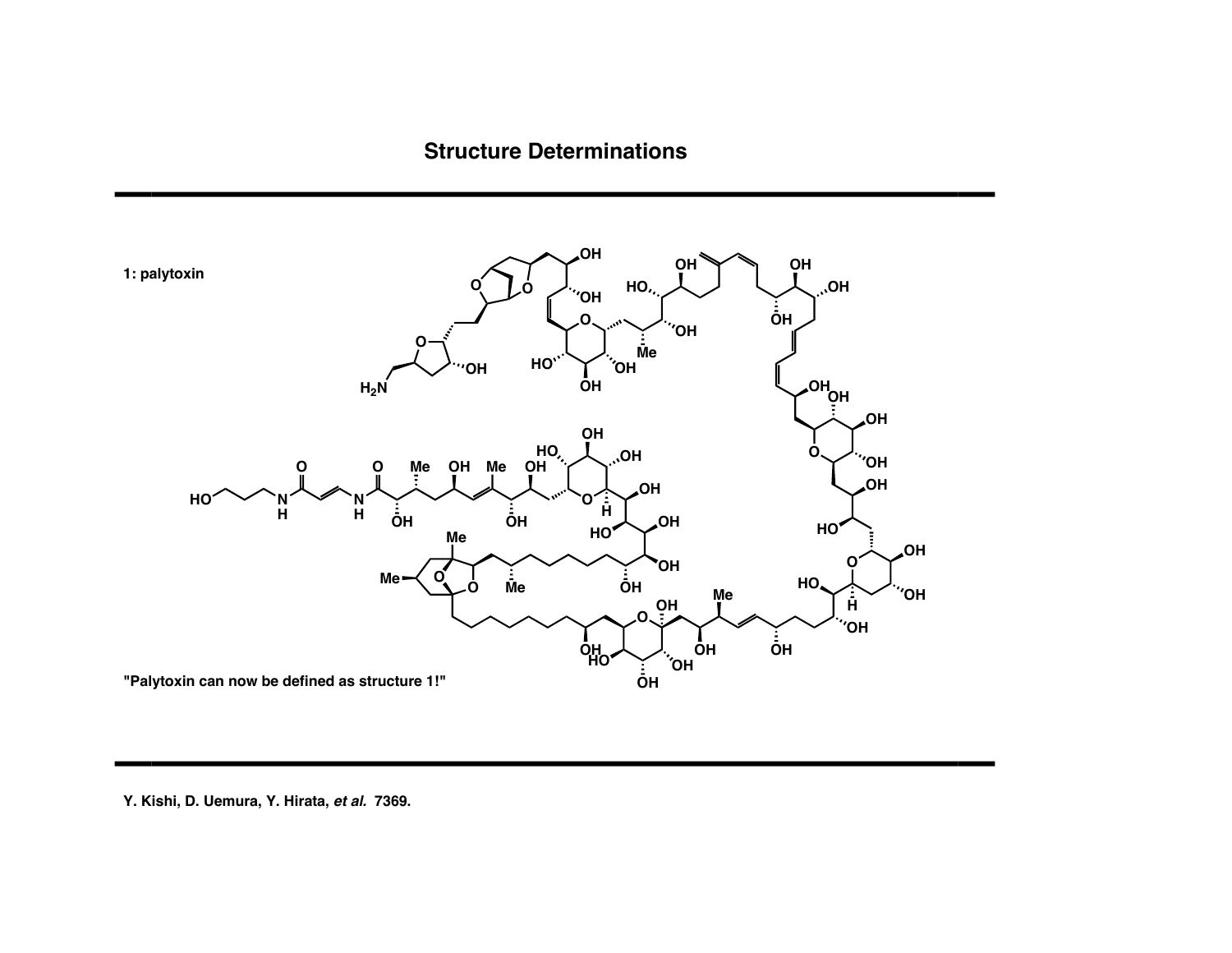

E. J. Corey, J, Das. 5551.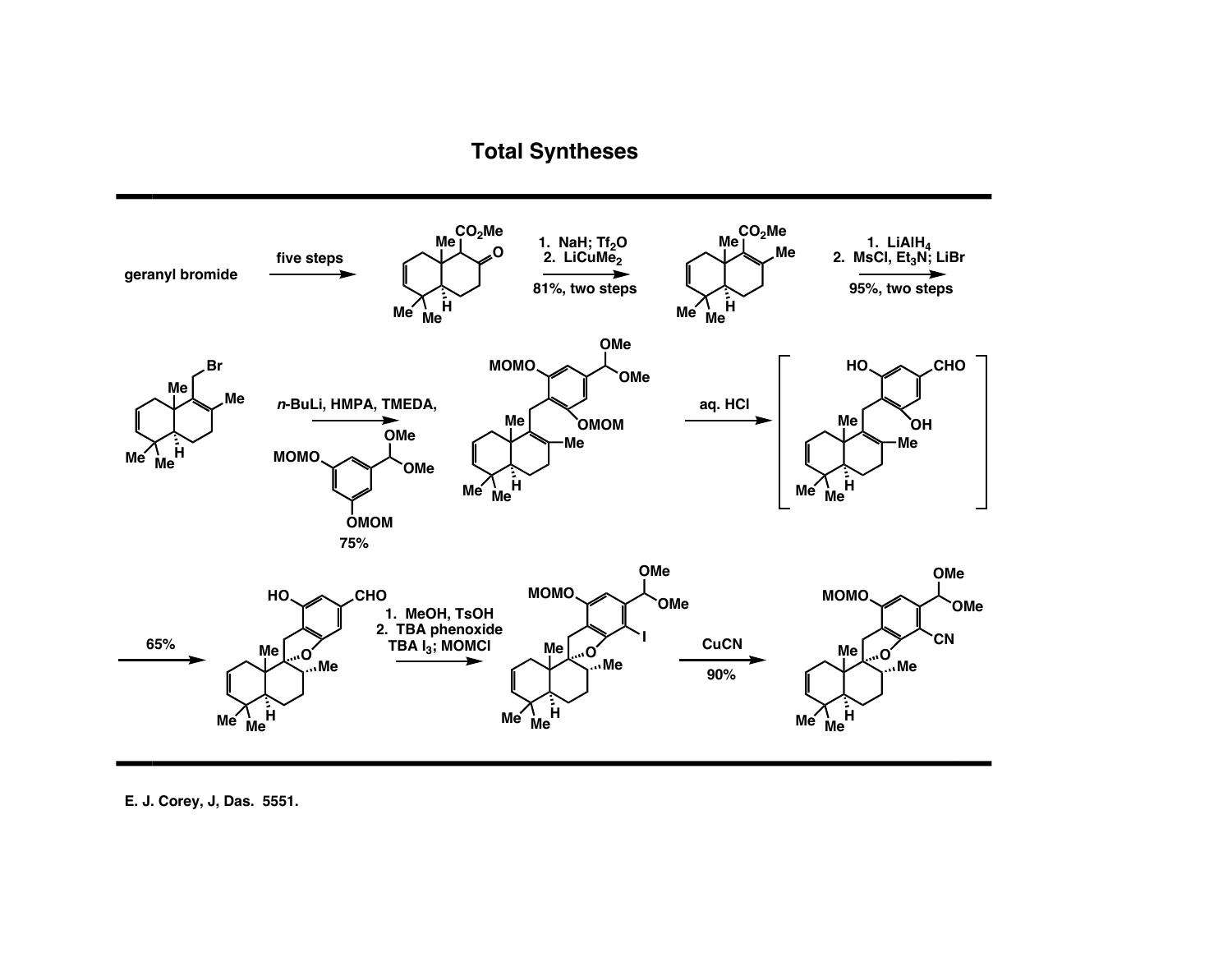

E. J. Corey, J, Das. 5551.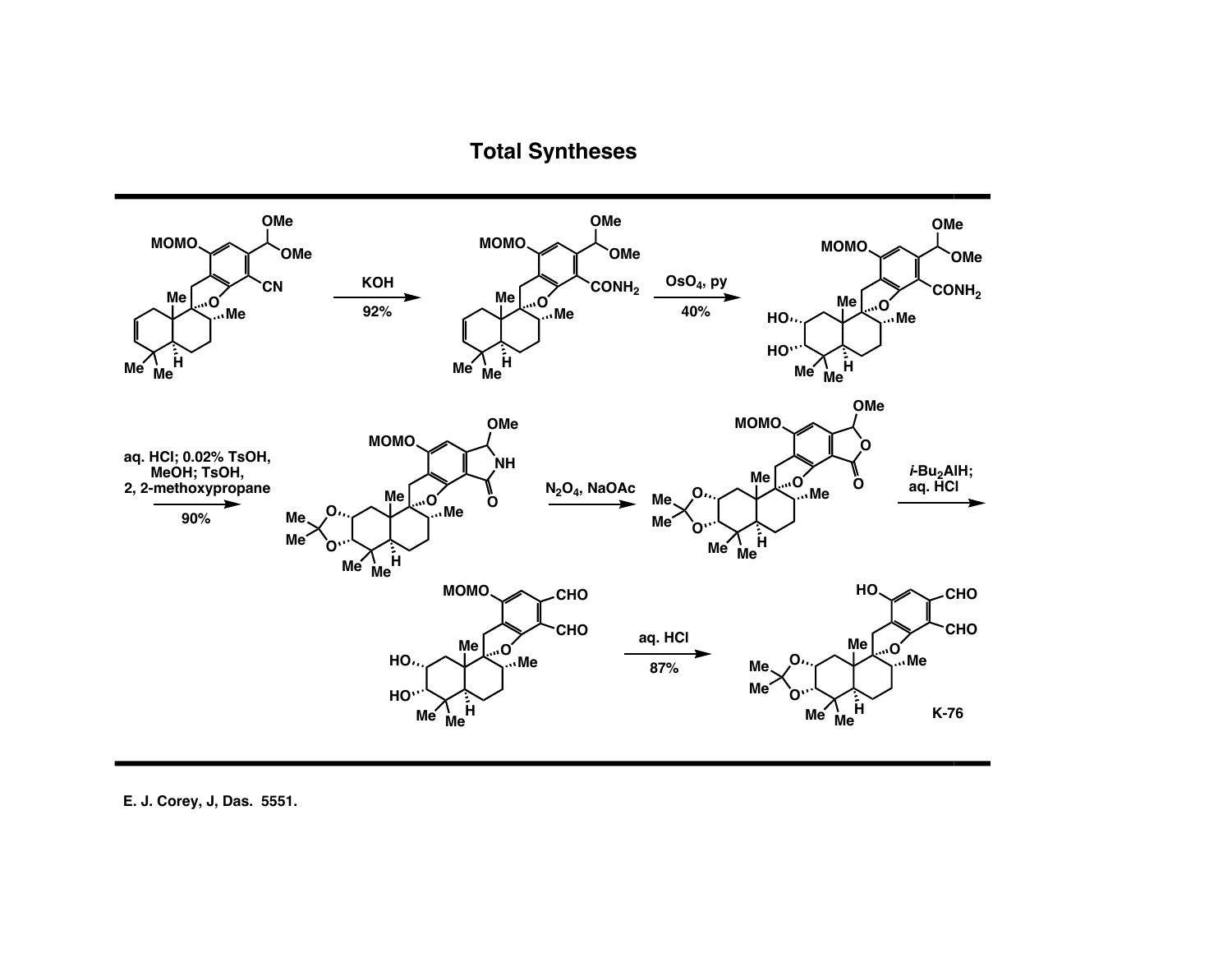

**E. J. Corey, J, Das. 5551.**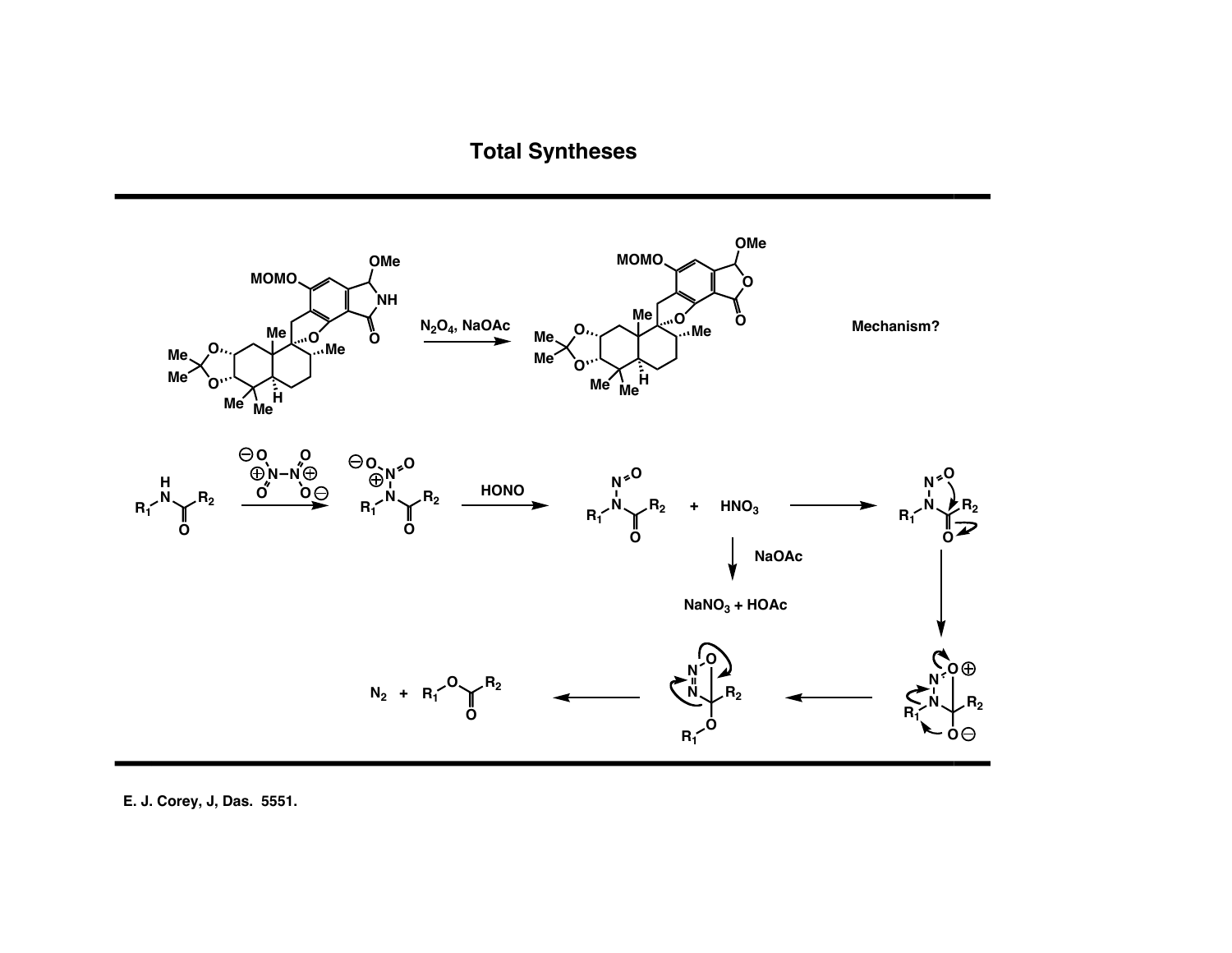

**L. C. Grover, E. E. van Tamelen. 867.**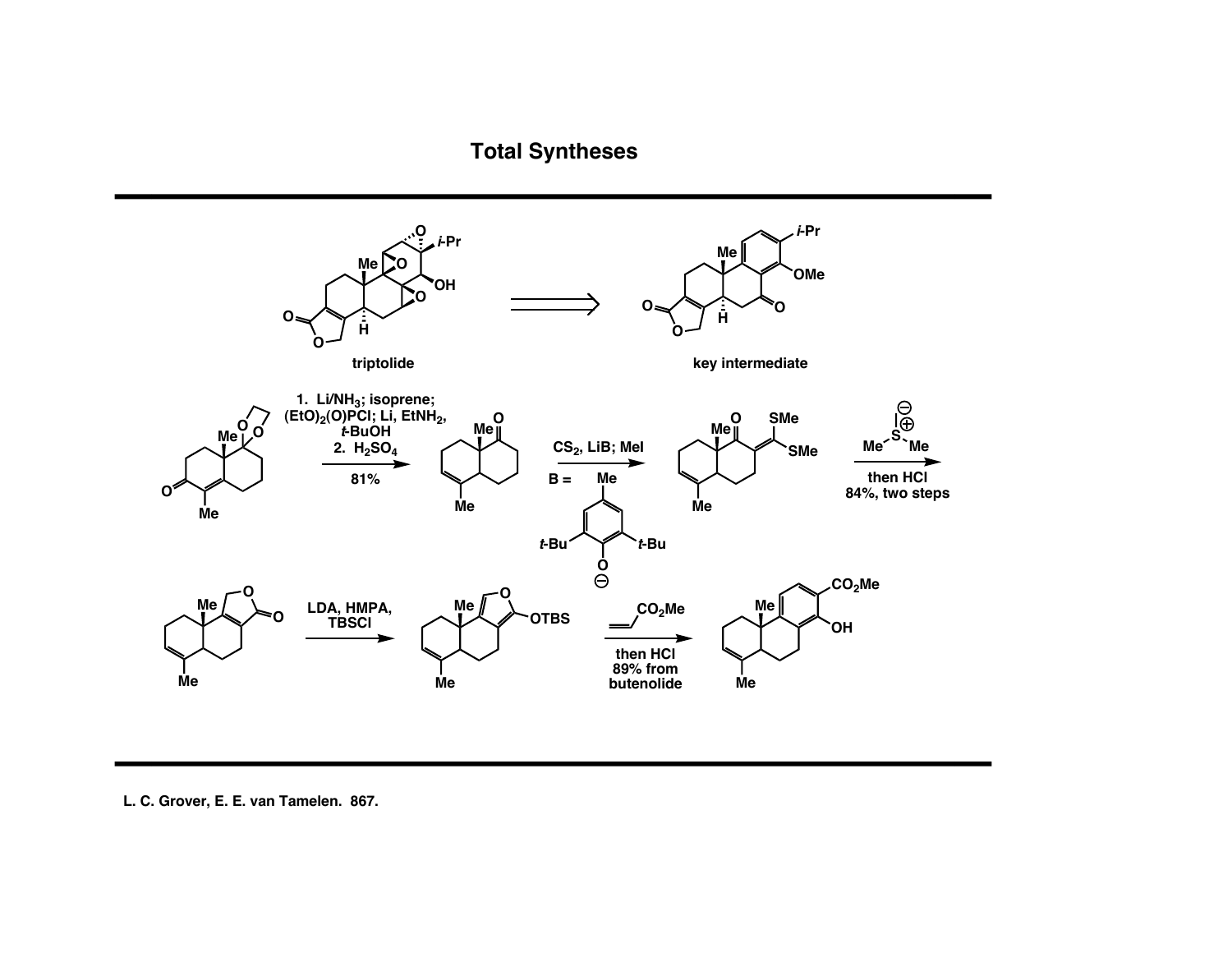

L. C. Grover, E. E. van Tamelen. 867.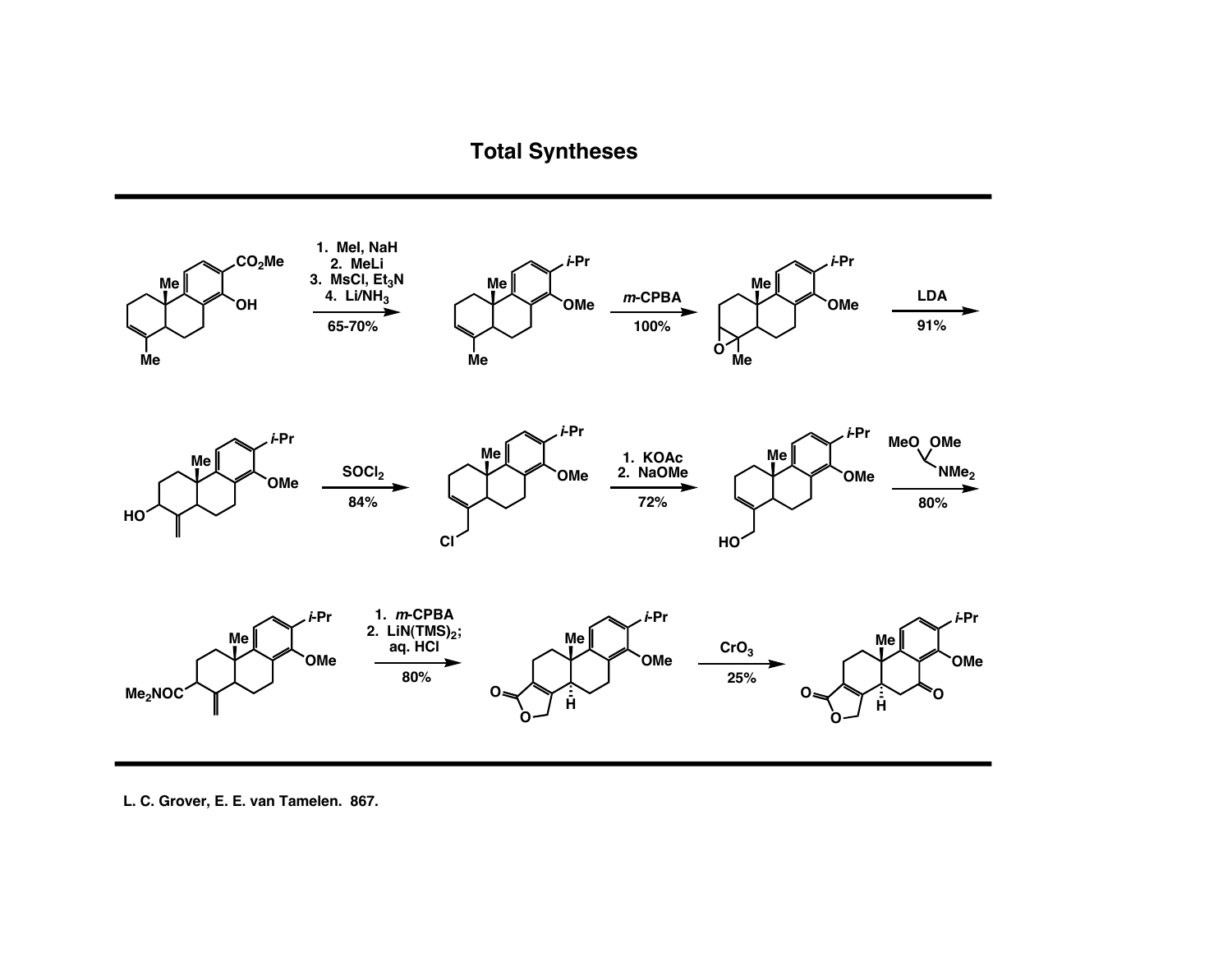

#### L. C. Grover, E. E. van Tamelen. 867.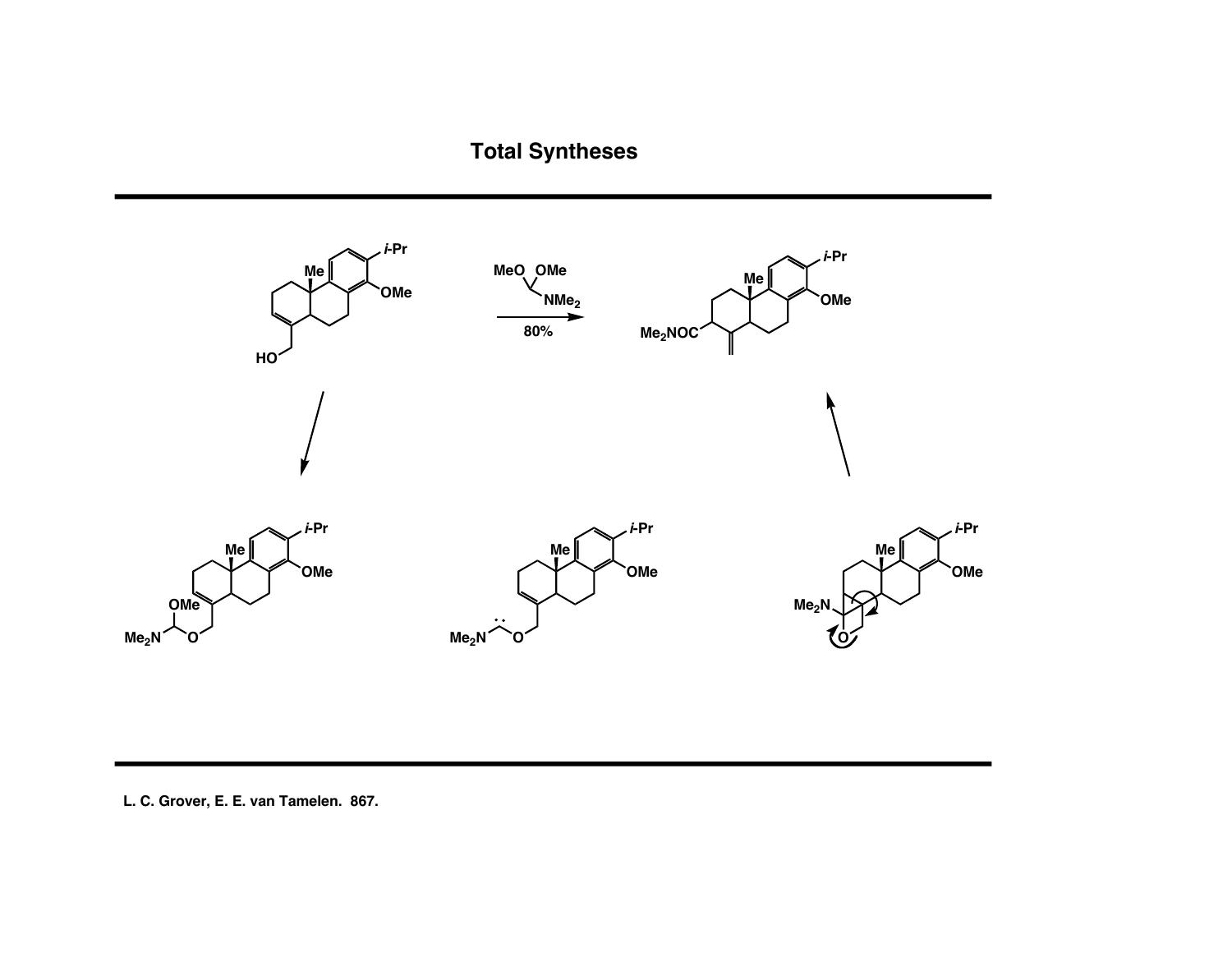

**L. C. Grover, E. E. van Tamelen. 867.**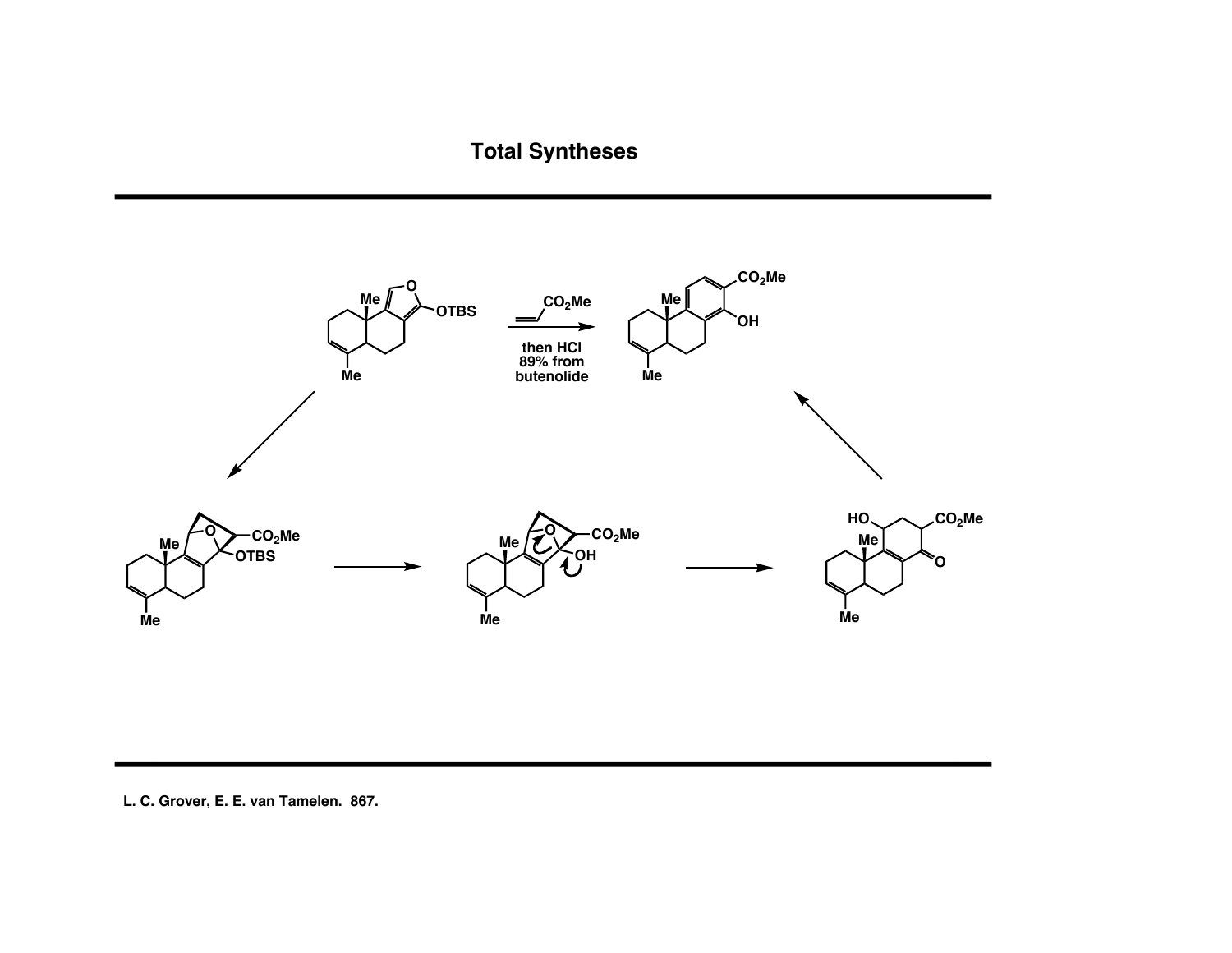

**B. B. Snider, G. B. Phillips. 1113.**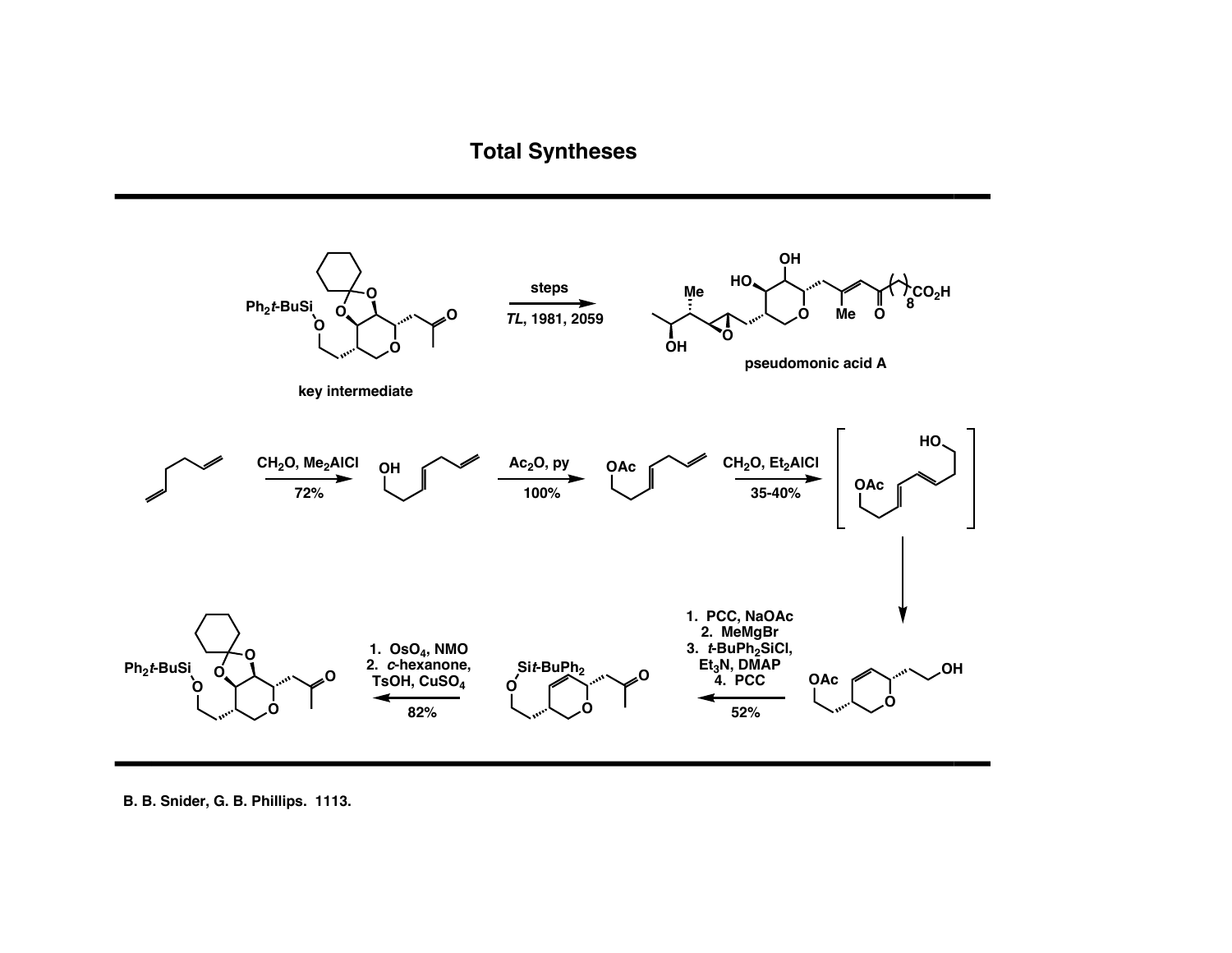

**T. Gallager, P. Magnus, J. C. Huffman. 1140.**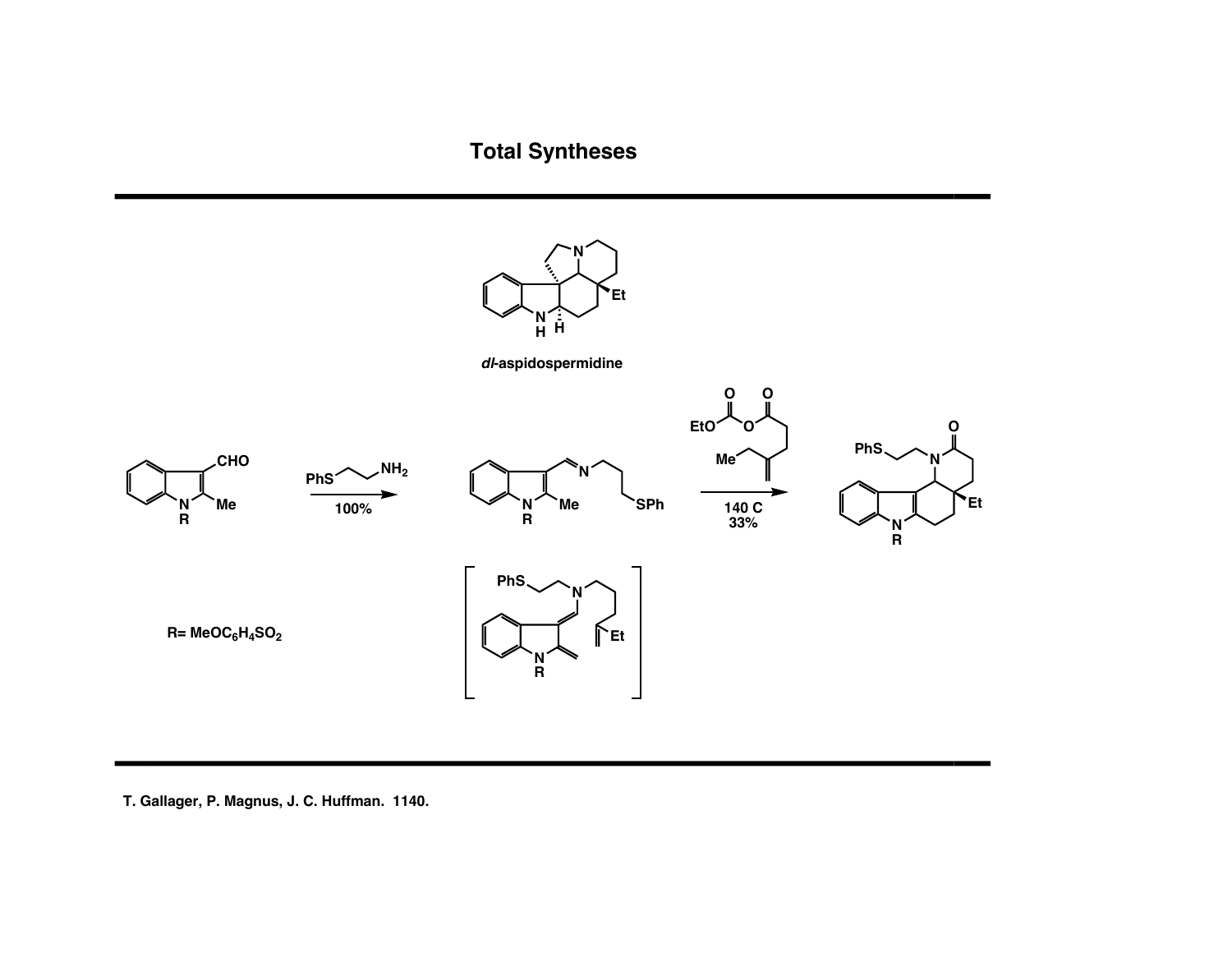

#### **T. Gallager, P. Magnus, J. C. Huffman. 1140.**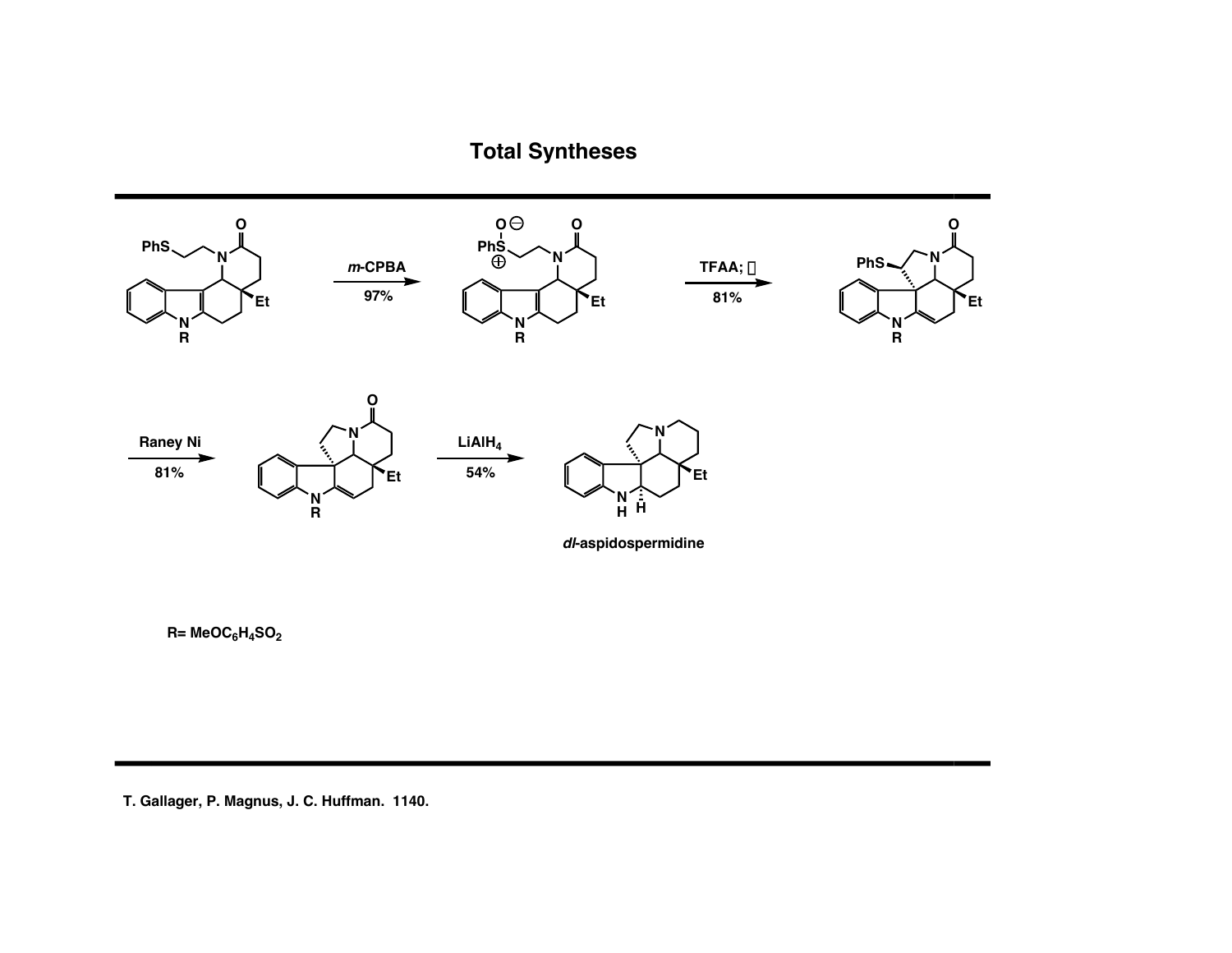

**B. M. Trost, P. Renaut. 6668.**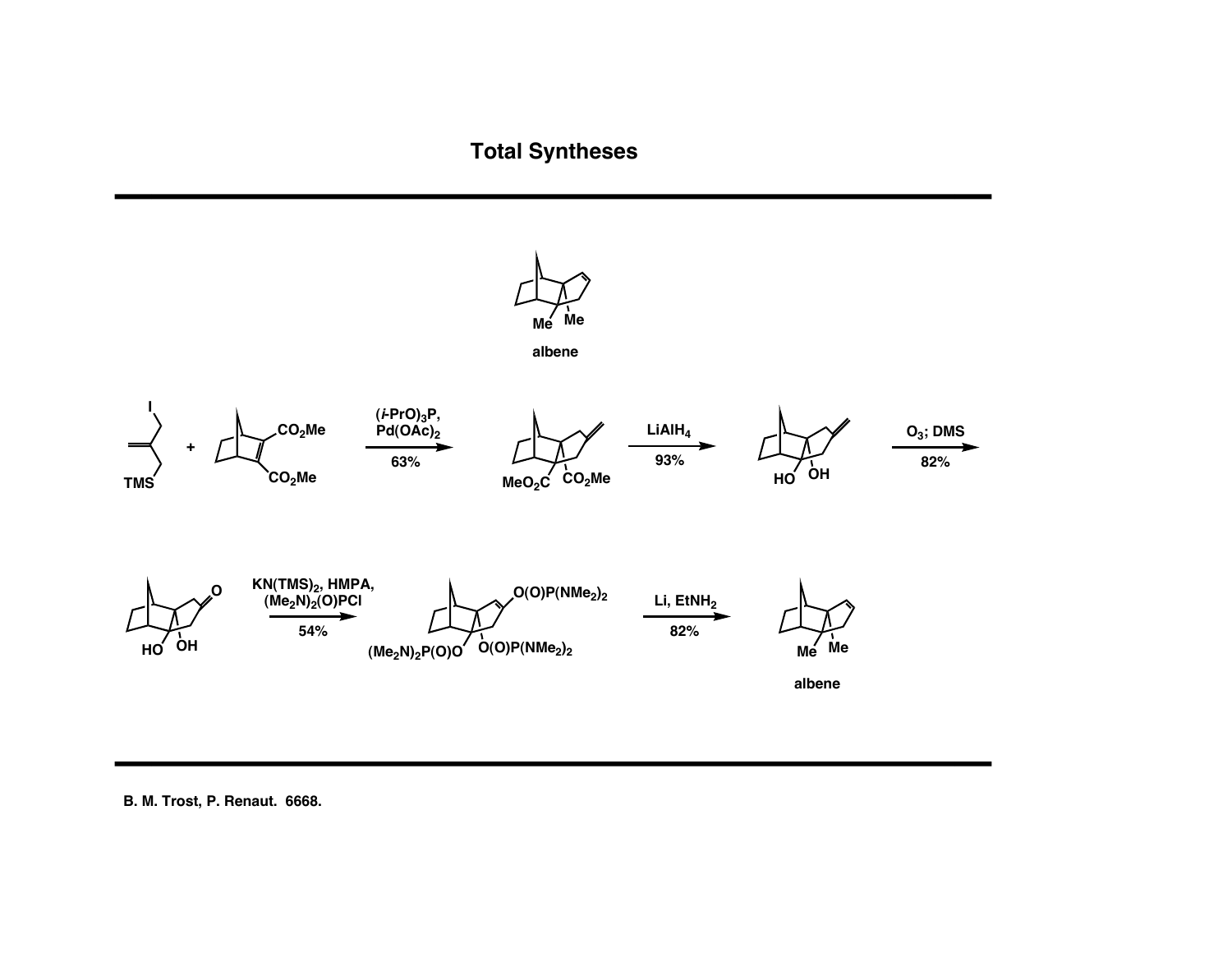

**E. J. Corey, B. C. Pan, D. H. Hua, D. R. Deardorff. 6816.**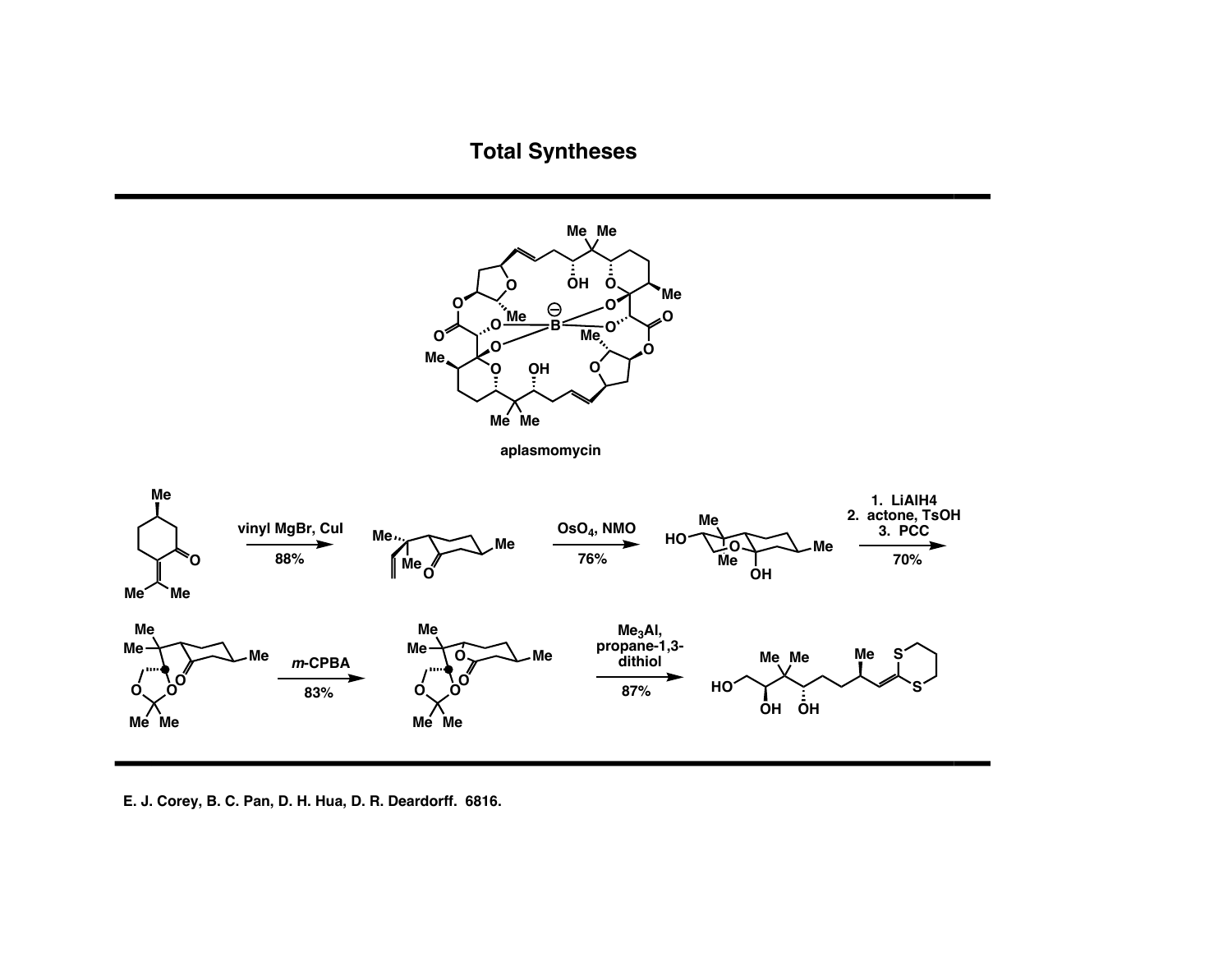

#### **E. J. Corey, B. C. Pan, D. H. Hua, D. R. Deardorff. 6816.**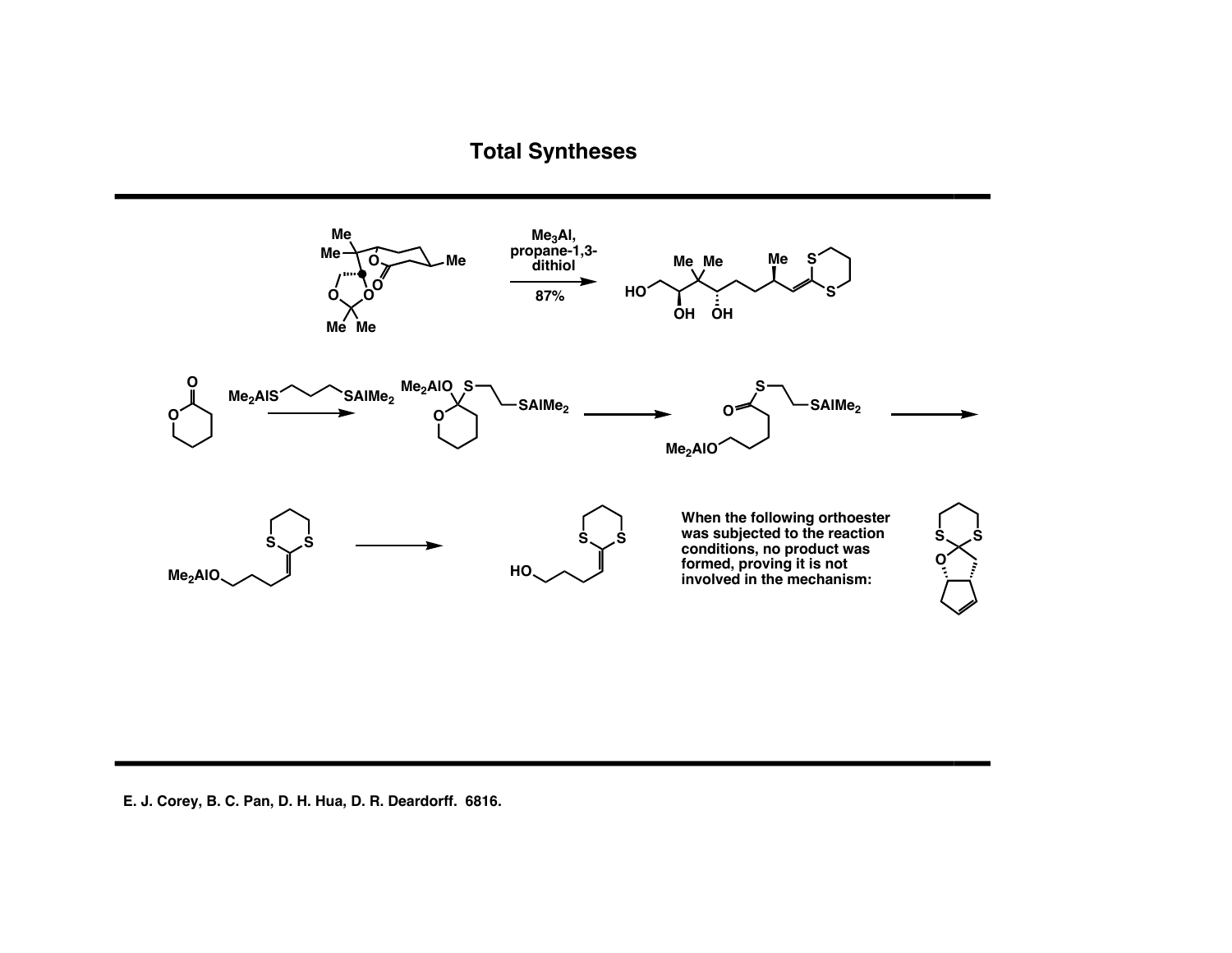

#### **E. J. Corey, B. C. Pan, D. H. Hua, D. R. Deardorff. 6816.**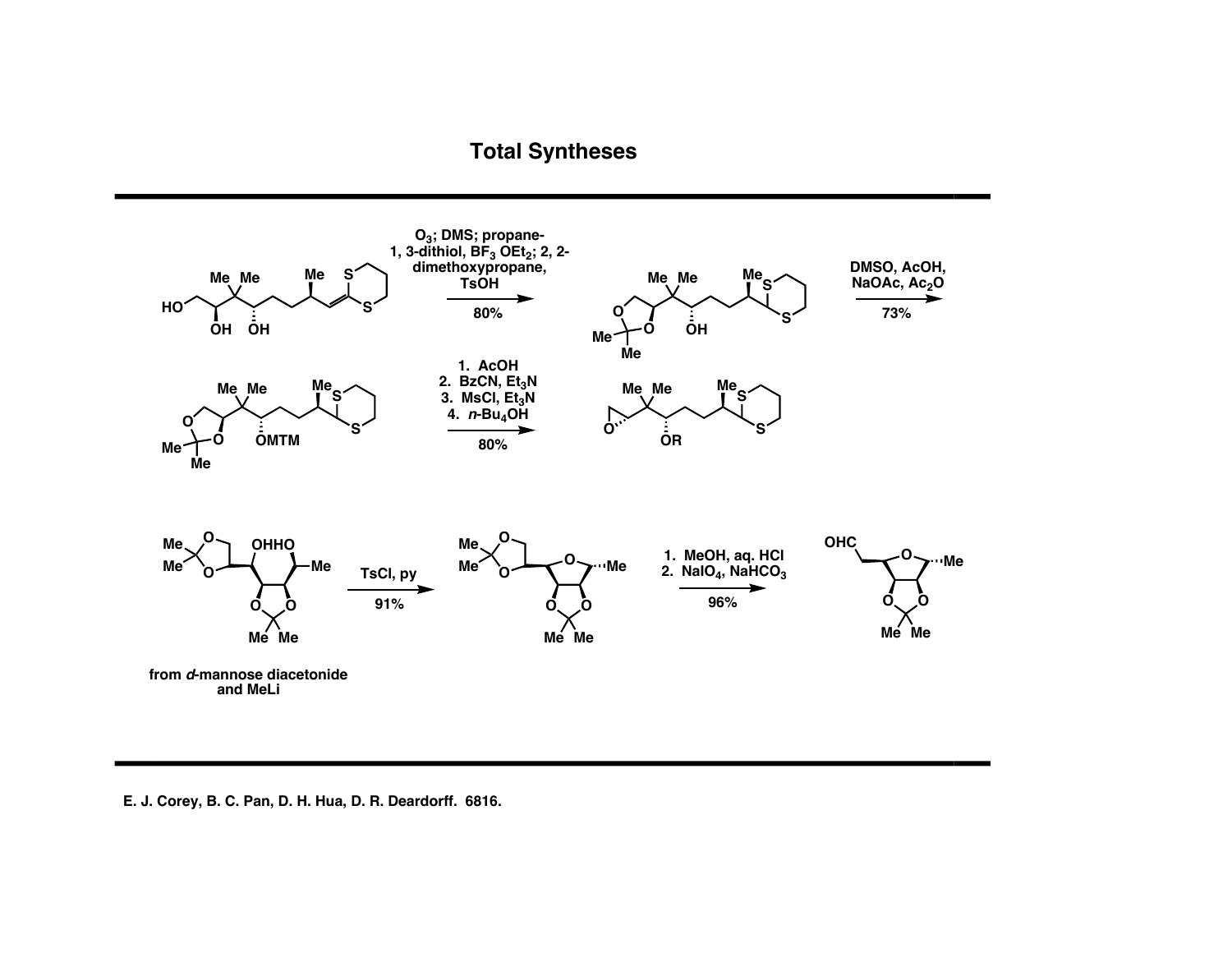

E. J. Corey, B. C. Pan, D. H. Hua, D. R. Deardorff. 6816. E. J. Corey, D. H. Hua, B. C. Pan, S. P. Seitz. 6818.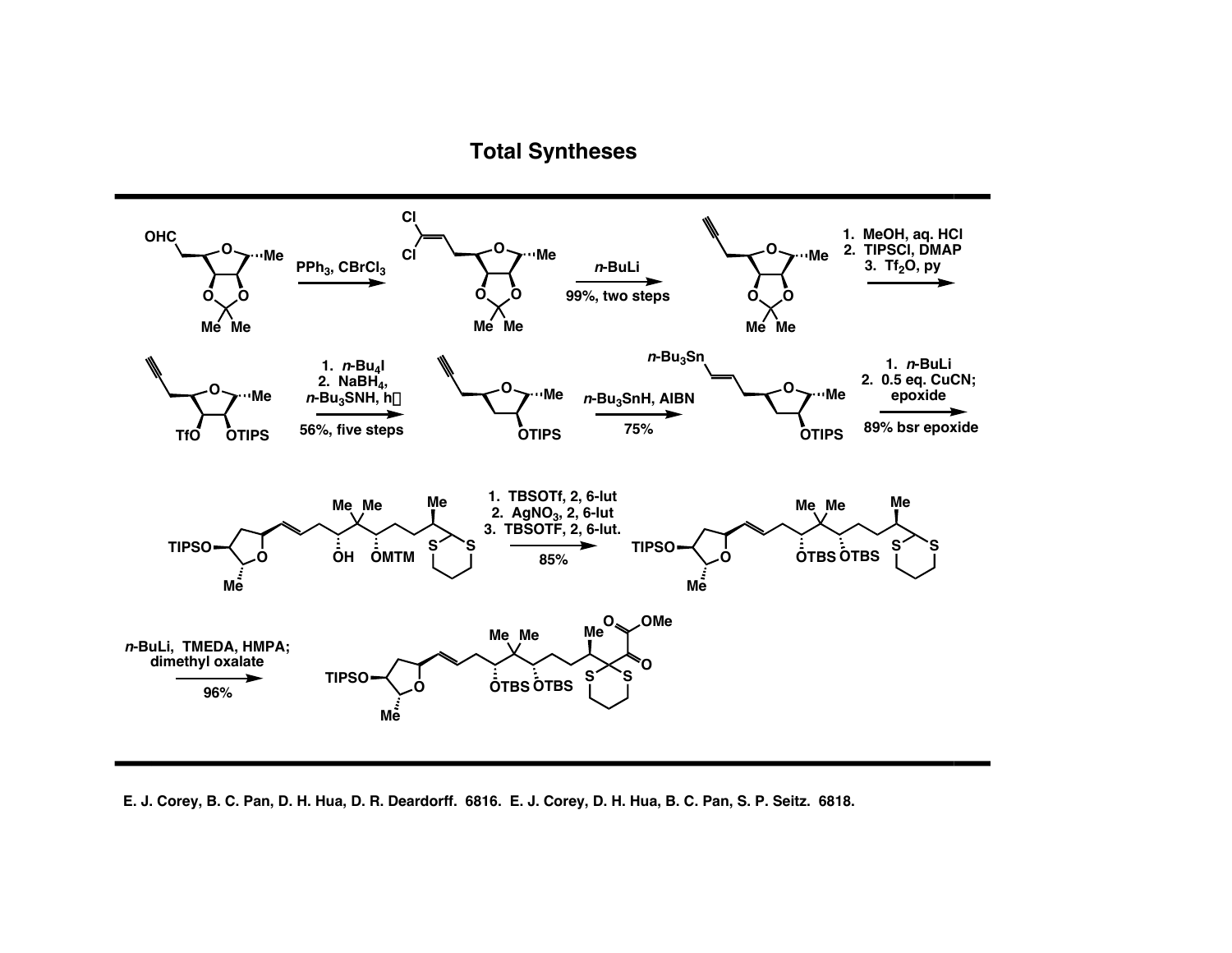

**E. J. Corey, D. H. Hua, B. C. Pan, S. P. Seitz. 6818.**